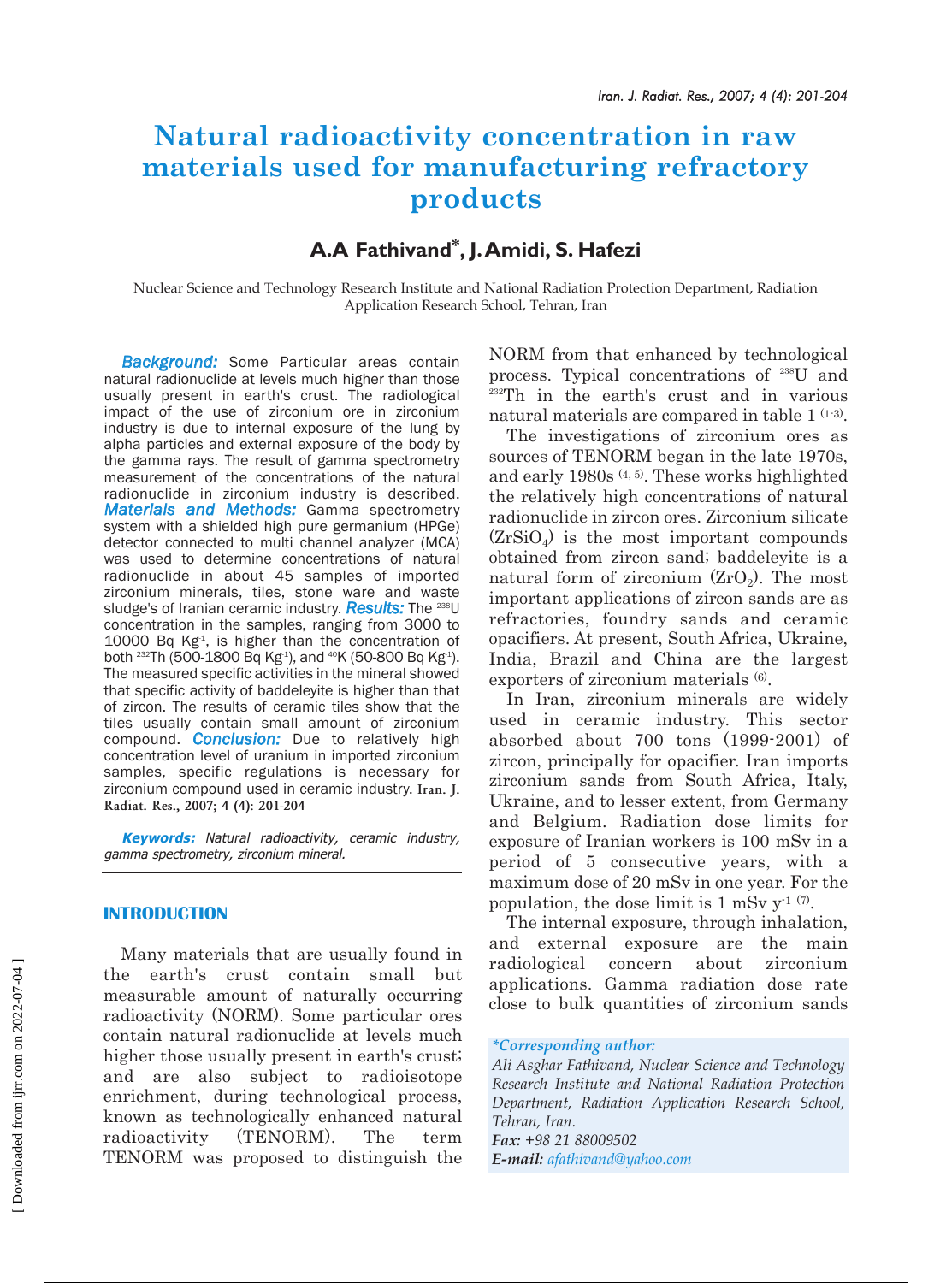| Material       | Activity (Bq $kg^{-1}$ ) |          |                                      |
|----------------|--------------------------|----------|--------------------------------------|
|                | 238TT                    | $232$ Th |                                      |
| Earth's crust  | 33                       | 34       | NCRP (1988) (1)                      |
| Bauxite ore    | 250                      | 200      | <b>UNSCEAR</b> (1988) <sup>(2)</sup> |
| Copper ore     | $30 - 80$                | 23-110   | UNSCEAR (1988)                       |
| Phosphate rock | 1300-2300                |          | <b>UNSCEAR</b> (1982) (3)            |
| Zircon sand    | > 500                    | >500     | UNSCEAR (1988)                       |

Table 1. Radioactivity in the earth's crust, ores and mineral sands.

are  $1-2 \mu S$ vh<sup>-1</sup> and simple precautions are generally sufficient to minimize the external radiation exposure. Proper industrial hygiene rules sufficient to avoid internal contamination resulting from zircon powders.

Threshold levels indicated in the Euratom 1996 legislation stipulate minimum activity concentration and total quantity of radioactivity, as shown in table  $2^{(8)}$ .

Table 2. Radioactivity threshold levels for natural radionuclides; Euratom 1996 (8).

| Radionuclide | Activity (Bq)   | Concentration<br>$(Bq kg-1)$ |  |
|--------------|-----------------|------------------------------|--|
| $40\text{K}$ | 106             | 10 <sup>5</sup>              |  |
| $238$ U      | 10 <sup>3</sup> | 10 <sup>3</sup>              |  |
| $235$ []     | 10 <sup>4</sup> | 10 <sup>4</sup>              |  |
| $232$ Th     | 103             | 1 N 3                        |  |

The aim of this study was to investigate the specific activity of imported zirconium samples, samples of ceramic tiles and sludge's resulting from ceramic tile production. The result has been examined in the light of the existing Iranian limit for the combined concentrations. Of 238U, 232Th and  $40$ K which are 1800 Bq kg<sup>-1</sup> 900 Bq kg<sup>-1</sup> and 11000 Bq kg<sup>-1</sup>, respectively  $(9)$ .

### **MATERIALS AND METHODS**

The samples selected for this work include zirconium minerals, final products (wall and floor tiles), and sludge's resulting from the production cycle. The zirconium minerals are used in the ceramic industry for production of

*202 Iran. J. Radiat. Res.; Vol. 4, No. 4, Spring 2007*

ceramic colors, glazes, tiles, sanitary and table ware. Concerning the final products, the samples chosen were representative of the main types of ceramic tiles produced in Iran. Ceramic sludge's were the solid wastes produced by the waste water treatment plant of the ceramic factory.

All samples have been powdered to average particle size of

approximately 1mm and dried for 2h at 105  $\degree$ C, accurately weighed, then placed in 300 g plastic container and sealed. Measurements have been carried out on sealed samples, after 'aging time' of about 21 days, in order to allow the re-establishment of radioactive equilibrium between <sup>222</sup>Rn and its short-lived daughter products.

The measurements of natural radioactivity level performed by gamma spectrometry, using a high purity germanium (HPGe) detector connected to a MCA (CANBERA, USA). The resolution of this type detector is particularly useful for activity measurements of the uranium and thorium chain members which present the peaks which are very close to each other.

The energy resolution (full-width at half maximum of the system) was 1.9 keV at 1332 keV for  ${}^{60}Co$  with 40% relative efficiency. The detector was placed in a well consisting of layer of 10 cm thick of lead with cadmium copper coating in the inner side. The system was equipped with software (CANBERRA SPECTR-AT V4.3) for data acquisition and analyzing. The counting time was between  $10<sup>4</sup>$  and  $6\times10<sup>4</sup>$  seconds  $(2.8-16.7 \text{ h})$  depending on the specific activity of the samples. The calibration sources used were (RGU-1, RGTh-1 and RGK-1) for uranium, thorium and potassium from International Atomic Energy Agency. The background was measured for  $6\times10<sup>4</sup>$  seconds and subtracted from the sample spectra.

Assuming secular equilibrium in the uranium and thorium decay series, the <sup>238</sup>U and the 232Th activities were determined indirectly via activities of their daughter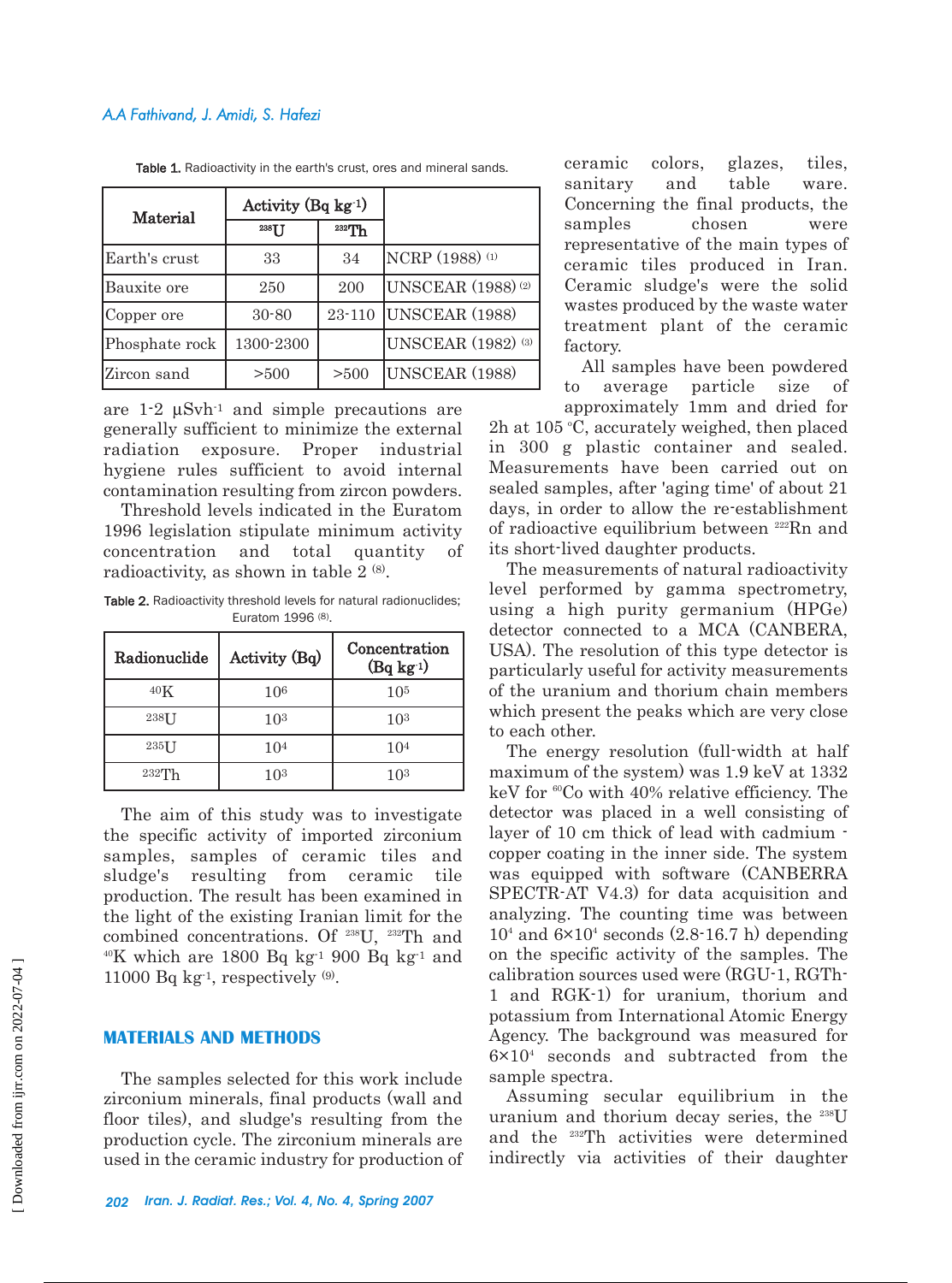#### *Radioactivity in materials used for refractory products*

products (10).

The nuclides chosen were  $^{214}Bi(609 \text{ keV})$ . 214Pb (352 keV), 208Tl (583 keV) and 228Ac (911 keV) for 238U and 232Th, respectively. The specific activity of 40K was determined directly by 1461 keV photopeak.

#### **RESULTS AND DISCUSSION**

The specific activities of uranium, thorium and potassium measured in the samples, as well as corresponding standard deviations due to counting errors are presented in table 3 (zirconium minerals) and table 4 (tiles and sludge's). The 238U concentration, ranging from 3000 to 10000 Bq  $kg<sup>-1</sup>$ , was higher than concentration of  $^{232}$ Th (500-1800 Bq kg<sup>-1</sup>), and  $40K$  (50-800 Bq Kg<sup>-1</sup>) in all samples.

The measured specific activities in the mineral showed that the specific activity of baddeleyite was higher than that of zirconium silicate and agrees with other recent works (11, 12).

The high activities in sample 1 and 6 could be explained by the origin of the mineral itself (both imported from South Africa). In fact, it is known that zirconium minerals coming from South Africa have specific activities which are generally higher than that of other countries (11). The comparison between the specific activities of the earth's crust and the investigated zircon sands showed the specific activities of 238U to be up to two orders of magnitude. The high level of radioactivity could be explain that uranium and thorium atoms were easily incorporated in crystalline structure of the zirconium;

| Mineral     | No. of<br>samples | Imported<br>$(1999-2001)$ | Weight<br>(Tons) | 238TT<br>$(Bq \log 1)$ | $232$ Th<br>$(Bq kg-1)$ | 40K<br>$(Bq kg-1)$ |
|-------------|-------------------|---------------------------|------------------|------------------------|-------------------------|--------------------|
| Zircon      | 4                 | South Africa              | 60               | $4400 \pm 210$         | $610 \pm 35$            | $60 \pm 8$         |
| Zircon      | 8                 | Italy                     | 310              | $3500 \pm 170$         | $550 \pm 34$            | $55 \pm 7$         |
| Zircon      | 3                 | Ukraine                   | 20               | $2100 \pm 120$         | $460 \pm 40$            | $50 \pm 7$         |
| Zircon      | 3                 | Germany                   | 20               | $2700 \pm 140$         | $590 \pm 37$            | $65 \pm 8$         |
| Zircon      | $\overline{2}$    | Belgium                   | 10               | $3100 \pm 150$         | $570 \pm 35$            | $77 \pm 9$         |
| Baddeleyite | 4                 | South Africa              | 40               | $11500 \pm 450$        | $1800 \pm 60$           | $310 \pm 20$       |
| Baddeleyite | 6                 | Ukraine                   | 160              | $4300 \pm 180$         | $425 \pm 37$            | $65 \pm 8$         |
| Baddeleyite | $\overline{4}$    | Germany                   | 60               | $2240 \pm 110$         | $470 \pm 30$            | $74 \pm 9$         |

Table 3. Average specific activities of zirconium mineral samples.

Table 4. Average specific activities of ceramic tile samples and sludge.

| Mineral     | No. of<br>sample | 238TJ<br>$(Bq kg-1)$ | $232$ Th<br>$(Bq \log 1)$ | $40\mathrm{K}$<br>$(Bq \log 1)$ |
|-------------|------------------|----------------------|---------------------------|---------------------------------|
| Glazed tile | 6                | $62 \pm 8$           | $54 \pm 7$                | $810 \pm 38$                    |
| Stoneware   | 3                | $58 \pm 6$           | $60 \pm 6$                | $570 \pm 35$                    |
| Sludge      | 2                | $150 \pm 17$         | $59 \pm 6$                | $317 \pm 22$                    |

furthermore, zircon ores underwent enrichment during sand processing which produced almost pure zirconium silicate (10). Therefore zircon minerals used in the

ceramic industry, are usually included in the category of sources of technology enhanced natural radioactivity. The 238U concentration in sludge's is higher than that in the end product (tiles and stoneware). The ceramic sludge's can contain appreciable concentrations of zirconium compound and slightly higher than those in earth's crust.

The result of ceramic tiles showed that tiles usually contain small amounts of zirconium compound and are not a cause of concern from the radiation protection point of